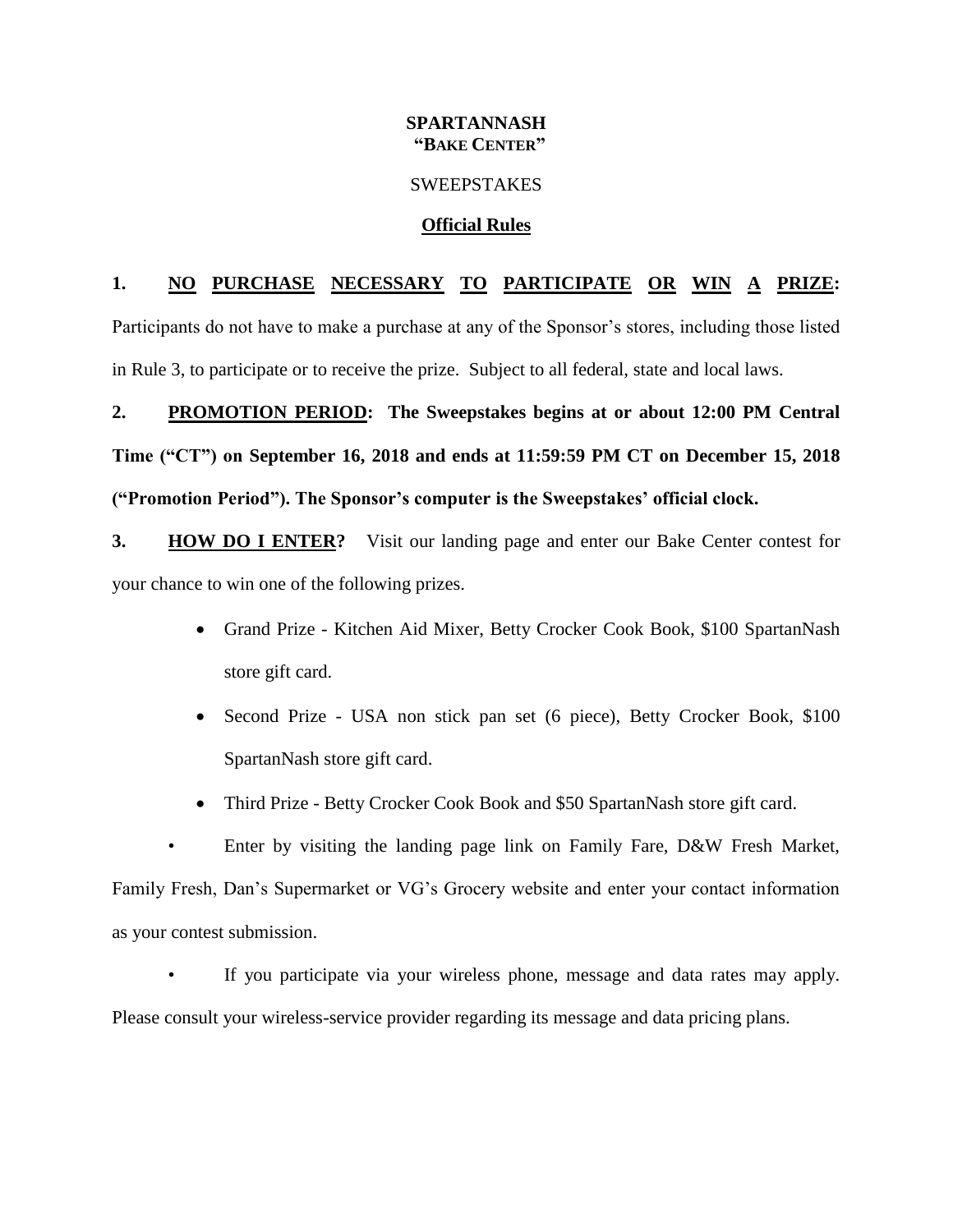Entries will be limited to one (1) email entry per person (regardless of whether one (1) person has more than one (1) email account, more than one (1) Mobile Device or more than one (1) person use the same Mobile Device).

**4. AGREEMENT TO OFFICIAL RULES AND DECISIONS.** By participating in the Sweepstakes, each entrant fully and unconditionally agrees to be bound by and accepts these Official Rules and the decisions of Sponsor (including, without limitation, decisions regarding eligibility of entries, the selection of entrants and the winner, and the awarding of the prizes), which are final and binding in all respects.

**5. HOW DO I WIN?** Winner will be selected in a random drawing to be held on or after December 17, 2018 from among all entries received during the Sweepstakes Period. You do not need to be present in store to win. Potential winner will be notified by a SpartanNash representative via email or phone on or after the day of the drawing. Potential winners must respond to such notification within two (2) days after notification. If a potential winner fails to respond within two (2) days or declines to accept the prize, the potential winner will be disqualified, and Sponsor will select an alternate winner from the remaining entries. If, for any reason, more Prize notifications are communicated than the number of Prizes offered, as set forth in these Official Rules, Sponsor reserves the right to award the Prize through a random drawing from among all eligible Prize winners so notified.

## **6. WHAT CAN I WIN?** Recipients will receive one (1) of the following prizes:

- Grand Prize Kitchen Aid Mixer (ARV: \$230), Betty Crocker Cook Book (ARV \$30), \$100 SpartanNash store gift card. Grand Prize ARV: \$360.
- Second Prize USA non-stick pan set 6 piece (ARV: \$89.99), Betty Crocker Book (ARV \$30), \$100 SpartanNash store gift card. Second Prize ARV: \$219.99.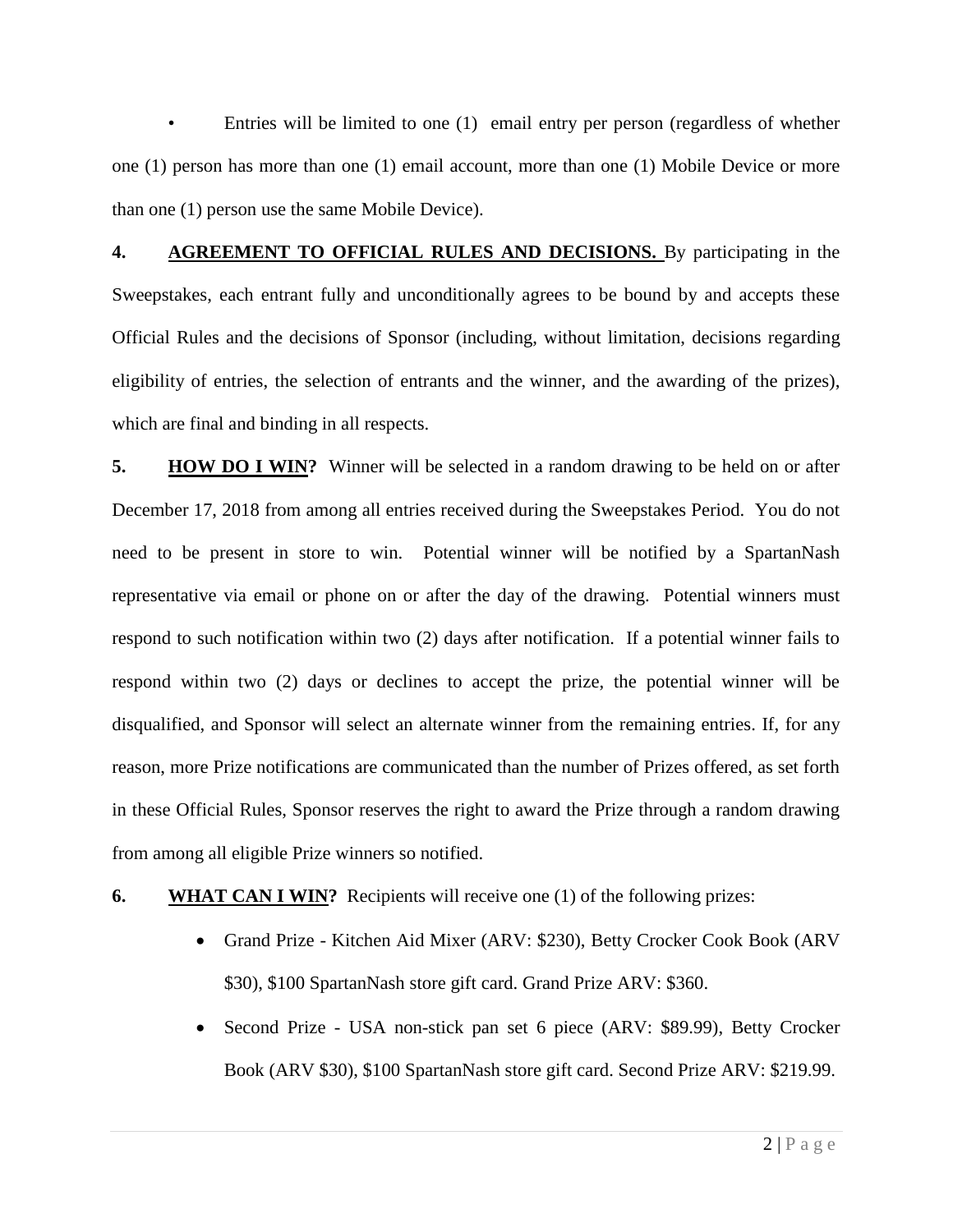• Third Prize - Betty Crocker Cook Book (ARV \$30) and \$50 SpartanNash store gift card. Third Prize ARV: \$80.

Total ARV of all prizes: \$659.99.

No Prize substitution or exchange will be allowed, except by Sponsor, who reserves the right to substitute a prize of equal or greater value in case of unavailability of a Prize or force majeure. Delivery of prize will be to recipient's address and therefore requires a street (U.S. Mail) address.

**7. AM I ELIGIBLE?** The Sweepstakes is open to residents of Michigan, Minnesota, Nebraska, Iowa, Wisconsin, South Dakota, and North Dakota who are at least eighteen (18) years old (19 for Nebraska) at the time of entry. Employees (and their families, and members of their households, whether or not related) of SpartanNash, its affiliated companies and the competitors of each are not eligible to receive a prize. To learn the identity of prize recipient (available after December 17, 2018), send a self-addressed, stamped envelope to: c/o SpartanNash, 850 76th St SW PO Box 8700, Grand Rapids, MI 49518-8700. All requests must be received by January 20, 2019 by 12pm central time.

**8. WHAT ARE MY ODDS OF WINNING?** Odds of being selected in the random drawing will be determined by the number of entries received.

**9. GENERAL CONDITIONS.** Sponsor reserves the right, in its sole discretion, to terminate, modify or suspend the Sweepstakes if, in Sponsor's opinion, there is any suspected or actual evidence of electronic or non-electronic tampering with any portion of the Sweepstakes, or if viruses, bugs, unauthorized intervention, fraud, technical difficulties or failures or any other factor beyond Sponsor's reasonable control corrupt or affect the administration, security, fairness, integrity or proper conduct of the Sweepstakes. In such event, Sponsor reserves the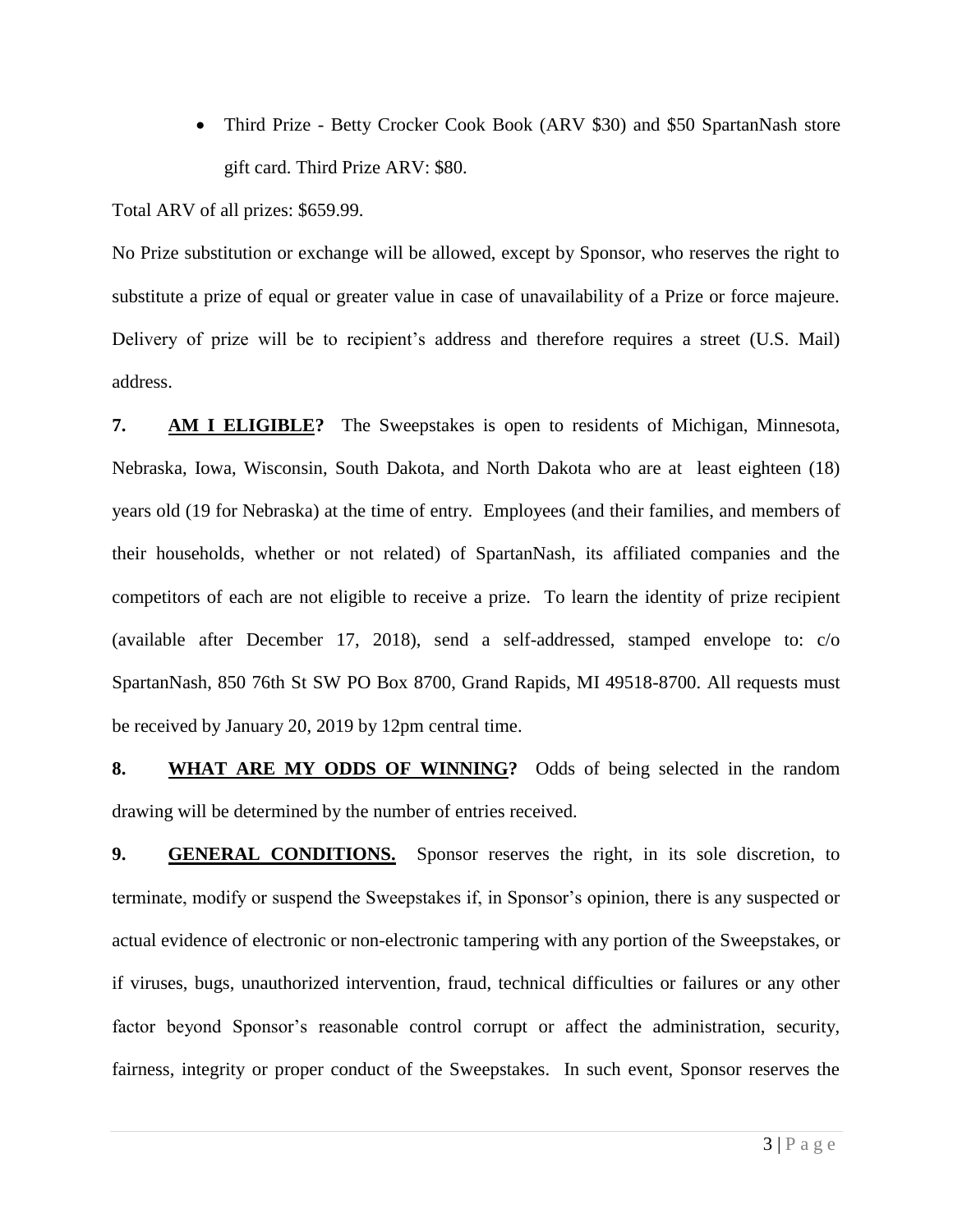right (but does not have the obligation) in its sole discretion to award the prize at random from among eligible, non-suspect entries received up to the time of suspected impairment. Sponsor reserves the right in its sole discretion to disqualify any individual it finds to be tampering with the entry process or the operation of the Sweepstakes or to be acting in violation of these Official Rules or in an unsportsmanlike or disruptive manner. Any attempt by any person to deliberately damage any website or undermine the legitimate operation of this Sweepstakes is a violation of criminal and civil laws, and, should such an attempt be made, Sponsor reserves the right to seek damages and other remedies from any such person to the fullest extent permitted by law. Sponsor's failure to enforce any term of these Official Rules shall not constitute a waiver of that provision or any other provision of these Official Rules.

**10. RELEASE.** By participating, participants and winner release Sponsor, or, their parents, subsidiaries and affiliates and the officers, directors, employees and agents of each from any and all liability of any kind for any loss, harm, damage, personal injury and/or death, arising out of participation in this Sweepstakes and/or the acceptance, use or misuse of the prize, and grant permission to Sponsor to use winner's name, address, city and state for advertising, trade and promotional purposes in all media without additional compensation or notice wherever lawful. All federal, state and local taxes, if any, and any other expenses on the receipt and use of the prize are solely the winner's responsibility.

**11**. **LIMITATIONS OF LIABILITY.** Sponsor is not responsible for: (a) incorrect or inaccurate transcription of entry information or late, lost, stolen, unintelligible, illegible, damaged, mutilated, altered, incomplete, postage due or misdirected entries or entries received through impermissible or illegitimate channels, all of which will be disqualified; (b) technical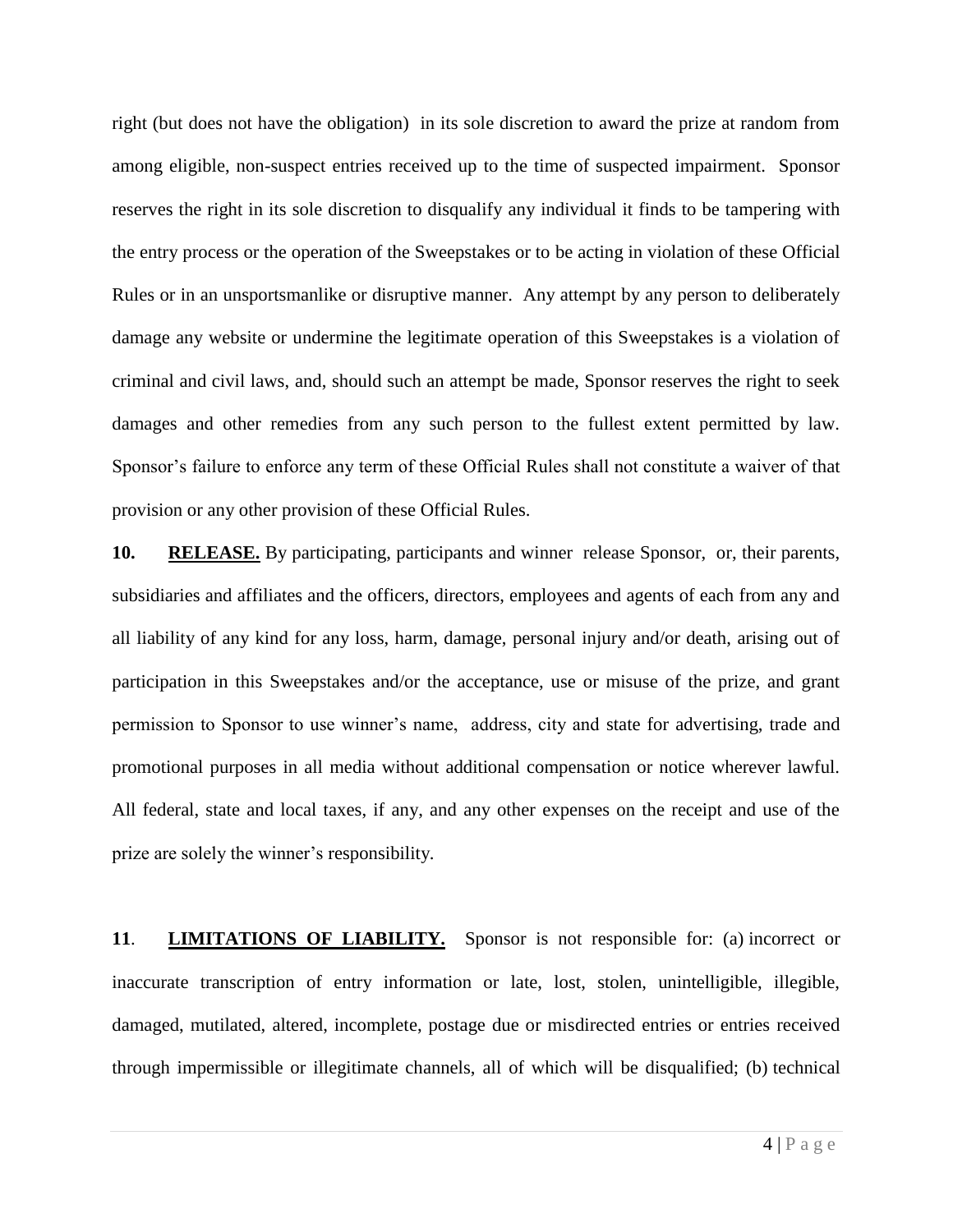failures of any kind, including but not limited to the malfunctioning of any telephone, wireless, mobile, texting or computer online systems, networks or lines, telephone, wireless, mobile, texting or computer equipment, website, server provider, network, hardware or software; (c) the unavailability or inaccessibility of any website or service, including, without limitation, telephone, wireless, mobile, texting or computerized service; (d) unauthorized intervention in any part of the entry process or the Sweepstakes; (e) printing, typographical, electronic or human errors which may occur in the offer or administration of the Sweepstakes or the processing of entries; or (f) any injury or damage to persons or property, including but not limited to entrant's computer or wireless device, which may be caused, directly or indirectly, in whole or in part, from entrant's participation in the Sweepstakes, or from viewing, playing or downloading any material from Sponsor's website(s), regardless of whether the material was prepared by Sponsor or a third party, and regardless of whether the material is connected to Sponsor's websites by a hypertext link.

**12**. **PUBLICITY.** Except where prohibited by law, participation in the Sweepstakes constitutes each winner's consent to Sponsor's (and its designees', successors' and assigns') use of winner's name, biography, likeness, voice, photographs, video, opinions, statements, hometown, state and country for promotional purposes in any manner or media (including, without limitation, online), worldwide, in perpetuity, and without further payment, consideration, notice, review or consent.

**13. HOW ARE DISPUTES RESOLVED?** Each participant agrees that: (1) any and all disputes, claims, and causes of action arising out of or in connection with this promotion, or any prize awarded, shall be resolved individually, without resort to any form of class action, and any judicial proceeding shall take place in a federal or state court within Kent County, Michigan, (2)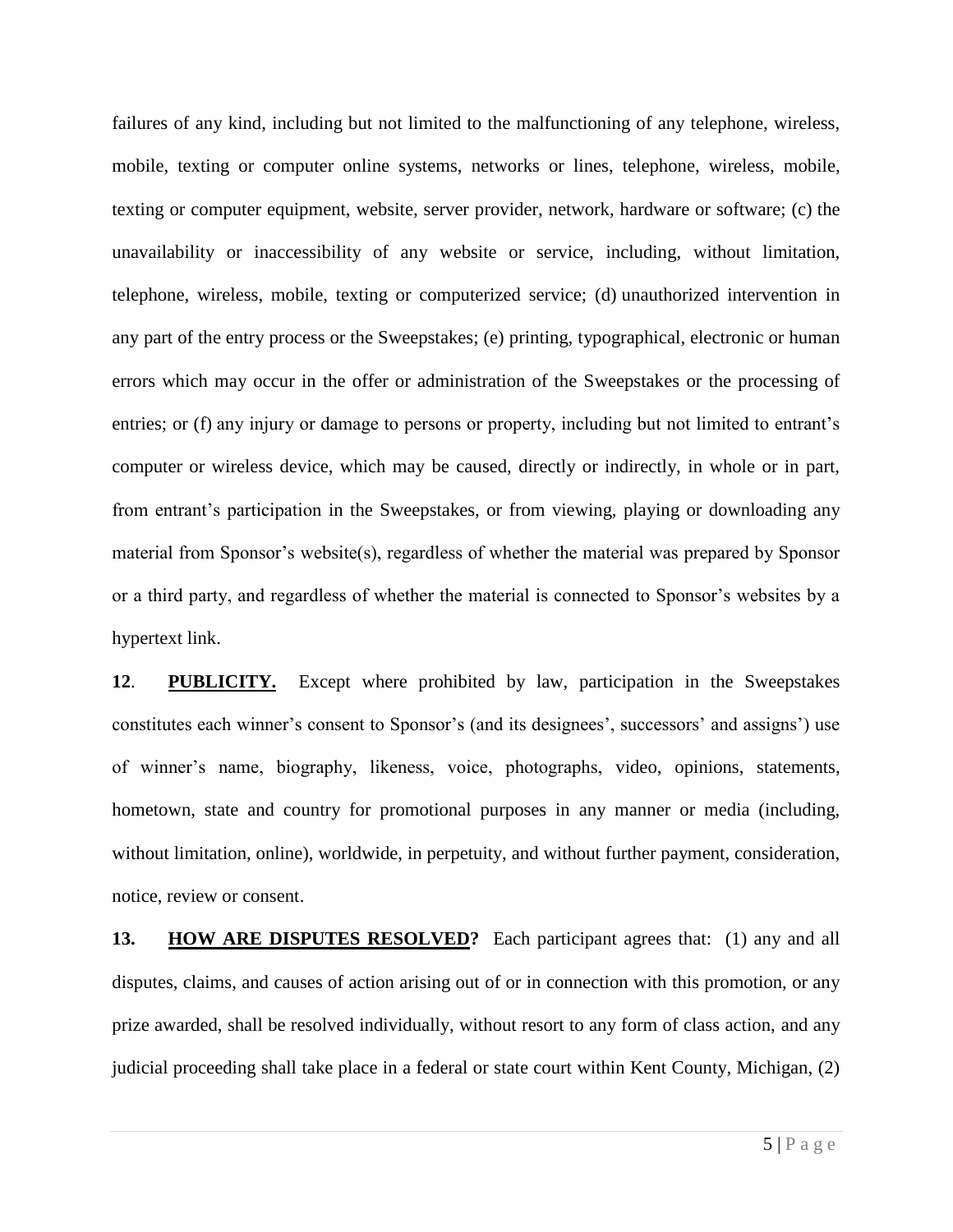any and all claims, judgments, and awards shall be limited to actual out-of-pocket costs incurred, including costs associated with entering this promotion, but in no event attorneys' fees; and (3) under no circumstances will a participant be permitted to obtain awards for, and each participant hereby waives all rights to claim punitive, incidental, or consequential damages, any other damages other than actual out-of-pocket expenses, and any and all rights to have damages multiplied or otherwise increased. All issues and questions concerning the construction, validity, interpretation and enforceability of these Official Rules, or the rights and obligations of participants and the Sponsor in connection with the promotion, shall be governed by and construed in accordance with the laws of the State of Michigan without giving effect to any choice of law or conflict of law rules or provisions (whether of the State of Michigan or any other jurisdiction) that would cause the application of the laws of any jurisdiction other than the State of Michigan.

**14. DATA PRIVACY:** Information participants provide to Sponsor will be used to communicate with participants in relation to this Sweepstakes as well as to contact participants at a later date with respect to products or services which the Sponsor believes may be of interest to them. Personal information will be handled in accordance with Sponsor's privacy policy available at

www.shopfamilyfare.com

www.shopdwfreshmarket.com

www.familyfreshmarket.com

www.danssupermarket.com

or www.shopvgs.com.

## **15. OFFICIAL RULES. THESE OFFICIAL RULES ARE AVAILABLE ON SPONSOR'S WEBISTES LOCATED AT SHOPFAMILYFARE.COM/BAKE-CENTER,**